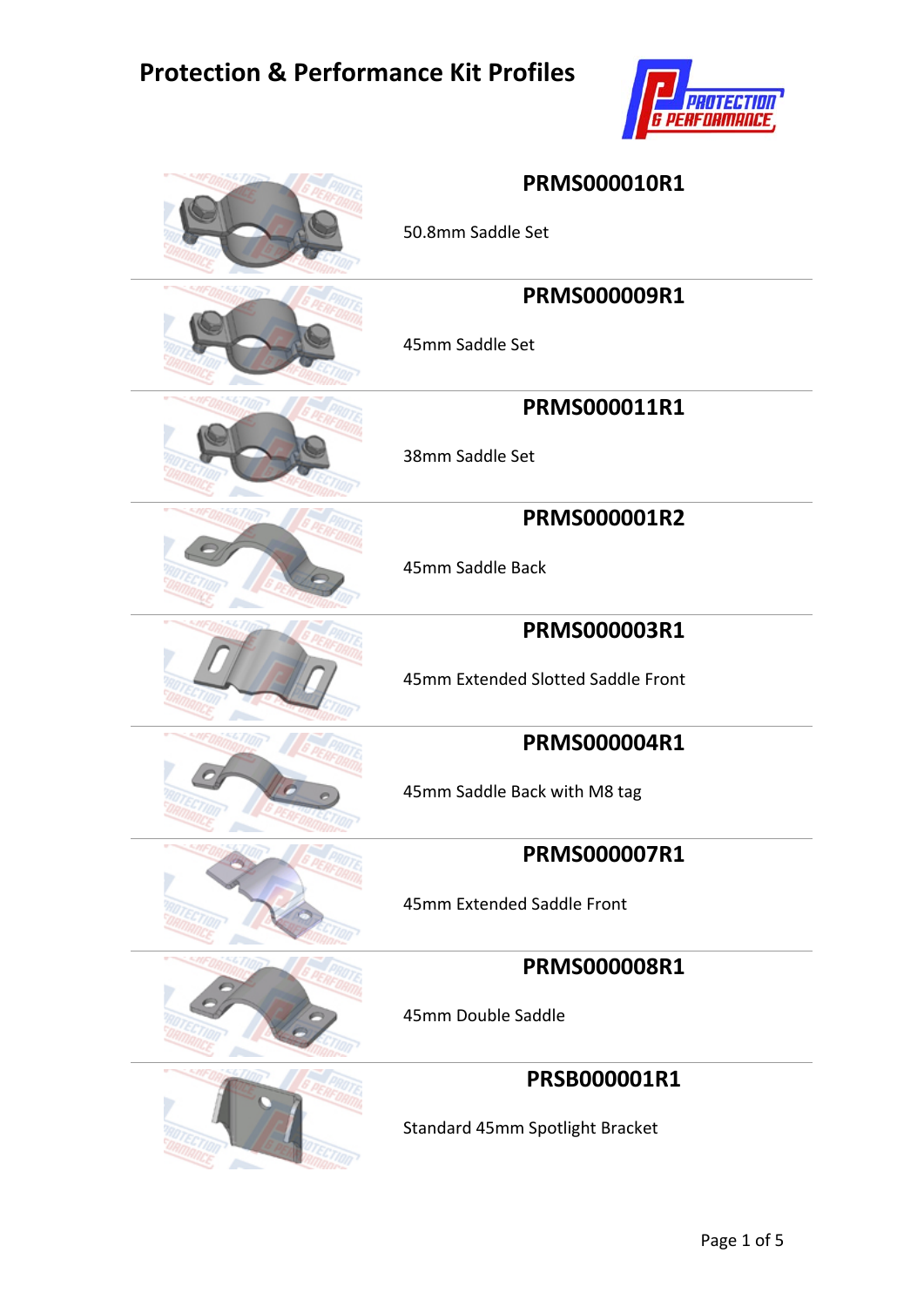

| <b>PRSB000002R1</b><br>Slotted 45mm Spotlight Bracket                   |
|-------------------------------------------------------------------------|
| PRSM000003R1<br>Universal Small Bracket (for 45mm tube)                 |
| <b>PRSB000006R1</b><br>Universal Medium Slotted Bracket (for 45mm tube) |
| <b>PRSB000009R1</b><br>Universal Medium Bracket (for 45mm tube)         |
| <b>PRSB000007R1</b><br>Universal Long Bracket (for 45mm tube)           |
| <b>PRSB000008R1</b><br>Universal Long Slotted Bracket (for 45mm tube)   |
| <b>PRLB000002R1</b><br>Beacon Mount (for 45mm tube)                     |
| <b>PRLB000004R1</b><br>Detachable Beacon Mount (for 45mm tube)          |
| <b>PRMP000013R1</b><br>Universal 100x100x5mm M10 Plate                  |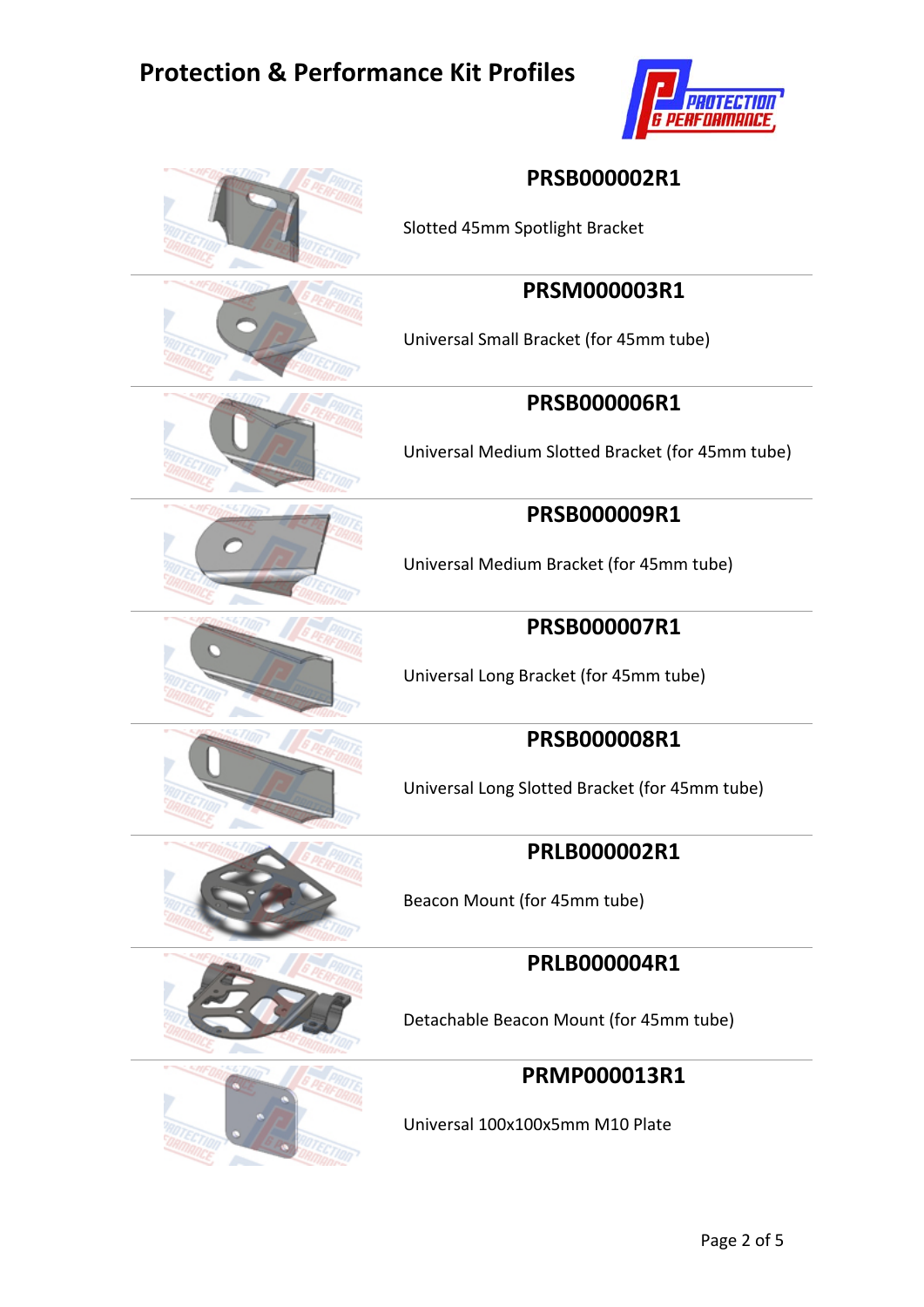

|  | <b>PRMP000011R1</b><br>Universal 100x100x5mm M10 Slotted Plate |
|--|----------------------------------------------------------------|
|  | <b>PRMP000061R1</b>                                            |
|  | ARC 160x160x5mm M10 Mounting Plate                             |
|  | <b>PRMP000027R1</b>                                            |
|  | Universal 130x130x5mm M10 Mounting Plate                       |
|  | <b>PUBS000002R1</b>                                            |
|  | Universal 180x30x6mm 1/2 Inch Holed Bracket                    |
|  | <b>PUBS000001R1</b>                                            |
|  | Universal 94x30x6mm M8 Holed Bracket                           |
|  | <b>MRAC000010R1</b>                                            |
|  | 30mm Aluminium Clamp Set for 45mm Tube                         |
|  | <b>MRAC000011R1</b>                                            |
|  | 50mm Aluminium Clamp Set for 45mm Tube                         |
|  | <b>MRAC000012R1</b>                                            |
|  | 30mm Rounded Aluminium Clamp Set for 45mm<br>Tube              |
|  | <b>MRAC000013R1</b>                                            |
|  | 30mm Aluminium Clamp Set for 50mm Tube                         |
|  |                                                                |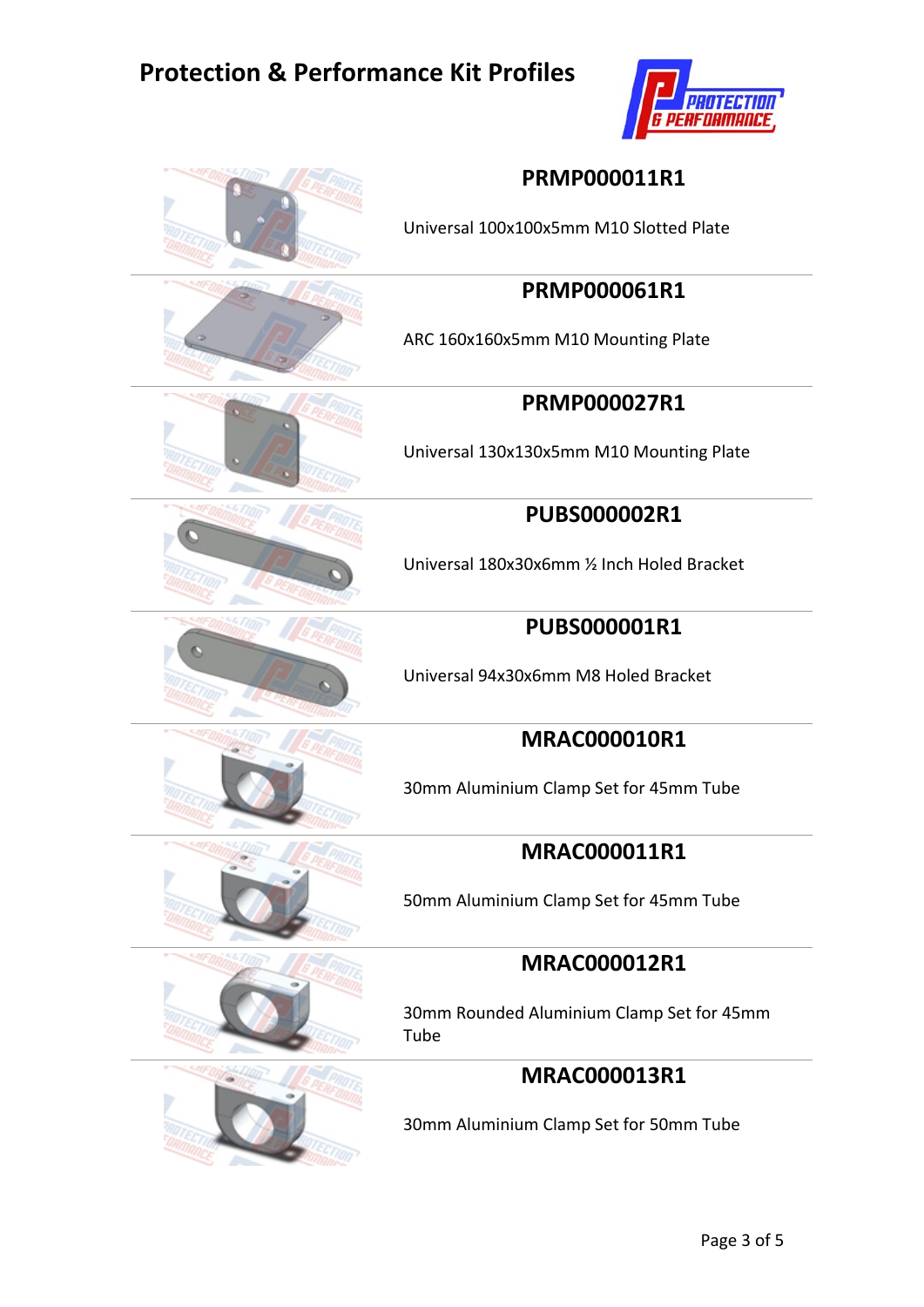